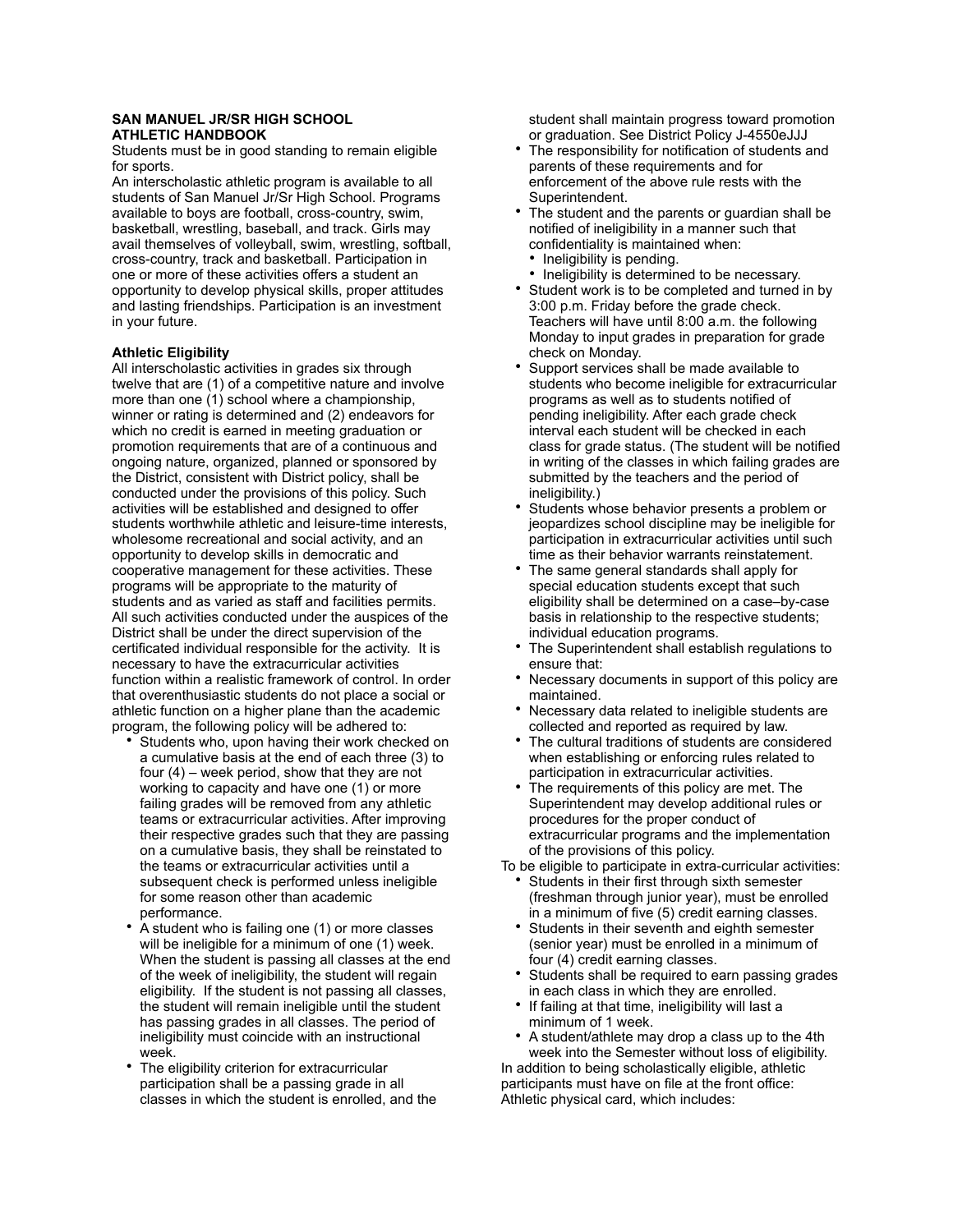- 1.Physical exam information
- 2.Parent/Guardian consent proof of insurance.
- 3.Athletic Participation Fee
- *4. HS ONLY*
- a.AIA Brainbook Course
- b. NFHS Courses as required by the Athletic **Director**

No equipment will be issued until conditions 1-4 are met. Students who miss the major portion of a school day are ineligible to participate in athletic events for that day or evening without special consent from the Athletic Director.

If a student is dropped from a class for disciplinary reasons that class grade will be an F, making that student ineligible.

## **Athletic Equipment**

The coach keeps a record of all athletic equipment issued to students. It is the responsibility of each student to check the equipment in at the end of the sport season or if dropping out of the sport activity. Students will be charged for all athletic equipment assigned to them, but not checked in. Specific item number issues athletic equipment. The exact piece of equipment issued must be returned. Remember, you cannot participate in another sport until you have turned in all equipment from the previous sport.

# **Admission to School Sponsored Events**

In order to help defray the costs of operating an athletic and activity program, it is necessary to charge admission to these events. The admission price for athletic events, musical events, dances or dramatic productions will be announced at the entrance of the event.

| The sports activities offered are as follows:<br>7 & 8TH GRADES<br><b>GRADES</b> | 9,10,11 & 12th                                                                             |
|----------------------------------------------------------------------------------|--------------------------------------------------------------------------------------------|
| <b>Fall Sports</b><br>Football<br>Volleyball<br>Cheer                            | <b>Fall Sports</b><br>Football<br>Volleyball<br><b>Cross Country</b><br>Swim Team<br>Cheer |
| <b>Winter Sports</b>                                                             | <b>Winter Sports</b>                                                                       |
| <b>Boys Basketball</b>                                                           | <b>Boys Basketball</b>                                                                     |
| <b>Girls Basketball</b>                                                          | Girls Basketball                                                                           |
| Wrestling (6 <sup>th</sup> included)                                             | Wrestling                                                                                  |
| Cheer                                                                            | Cheer                                                                                      |
| <b>Spring Sports</b>                                                             | <b>Spring Sports</b>                                                                       |
| Baseball                                                                         | Baseball                                                                                   |
| Softball                                                                         | Softball                                                                                   |

#### **Athletic Code**

Unless there is a satisfactory reason, all players shall report for practice the day that the first call is made for that sport. Excuse from practice may be granted by the head coach of the squad. Under normal circumstances, all athletes are expected to be in school all day the day of games and the day after each

Track (6<sup>th</sup> included) Track

game. This includes a Friday game, Monday attendance, as well as during school breaks. Insubordination and poor attitude will not be tolerated at any time. Each participant shall be responsible for his/her actions on the field, court, on campus, in games, at practice sessions and in the community. Members of athletic teams are reminded that they represent the high school and community, and that it is their responsibility for maintaining conduct at all times that is a credit not only to themselves, but to their school and community.

Sportsmanship and moral ethics are to be exemplified at all times in relations with other schools and with officials.

Coaches should be ethical in competing for the services of a student athlete. If a coach puts undue pressure on students, the Athletic Director shall hold him responsible for his/her actions. Each athlete must have an equipment release form signed by their last coach in order to practice for the new sport. This also includes any equipment still out from a spring sport (i.e. no equipment will be issued for football, volleyball etc., if you have not turned in all equipment from the previous year).

*No awards will be given unless all equipment is properly turned in.* 

#### Drugs / Alcohol / Tobacco

Use and/or possession of drugs / alcohol or tobacco by a student athlete is prohibited. The consequences for use or possession are:

- 1.A student/athlete who is in violation of San Manuel's policy will be dismissed from the team and forfeit all awards.
- 2.A student/athlete that is using or has used drugs, alcohol or tobacco during the current season may turn themselves in to a coach or school official for help, one time only.

\* The student/athlete would then be turned over to the high school counseling services. All information pertaining to the referral is confidential.

## **Training Rules**

- 1.School attendance: Athletes are required to be in school all day the day of contests and the day after a contest. The only excuse accepted will be a physician's excuse. This includes school breaks and weekends (i.e. Friday event, Monday in school).
- 2. Dress and travel: Athletes are expected to dress neatly on all trips and remain together as a group, ride the players' bus to and from the site of the game unless parent makes personal contact with the head coach and receives approval from the Athletic Director. Then, after the contest the athlete will be released to a parent or legal guardian only, with proper written documentation.
- 3. Conduct and attitude: A team member who fails to live up to training standards or who shows conduct or poor attitude contrary to the best interests of the team and school will be dropped from the team upon action by a coach or Athletic Director.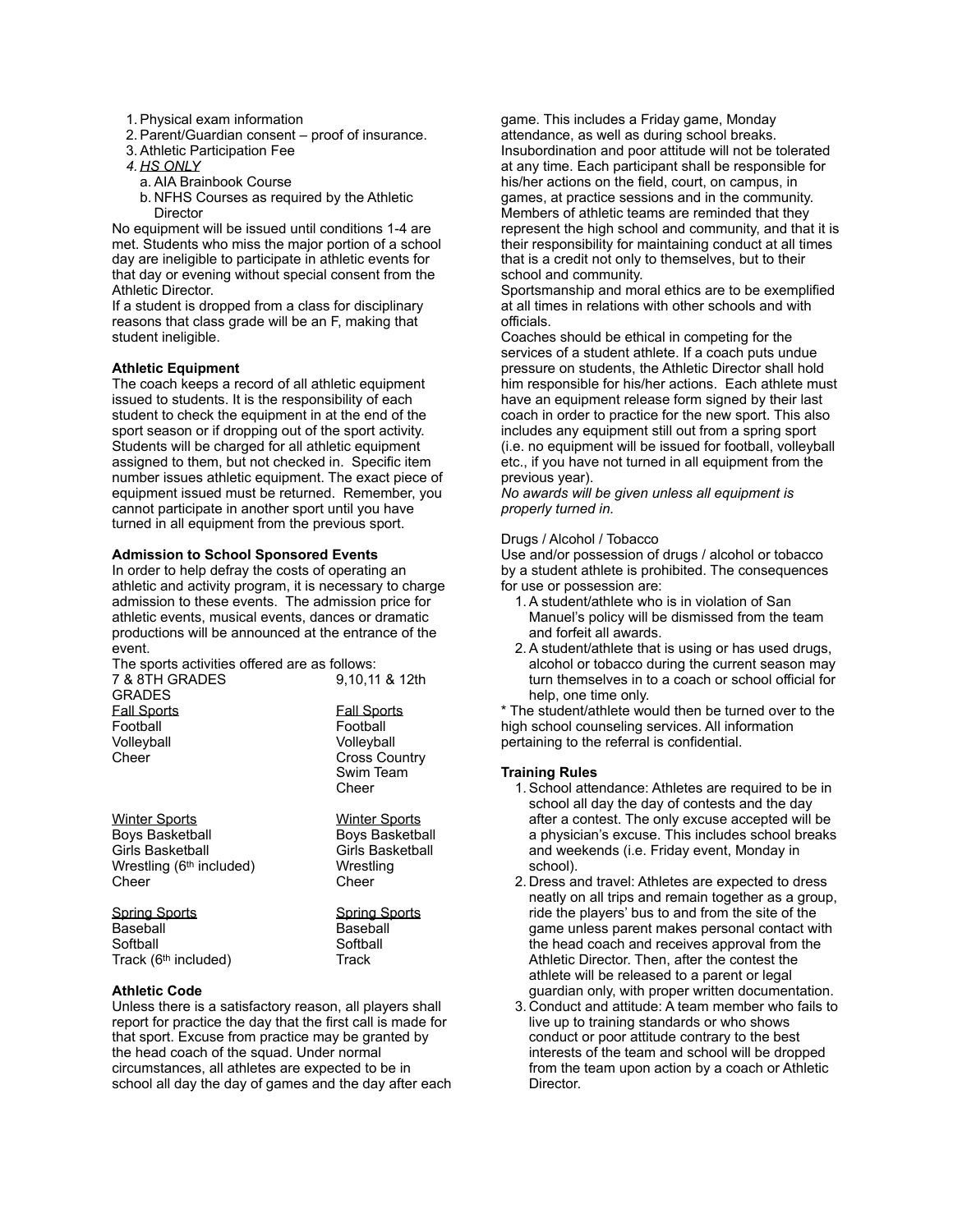- 4.Equipment: All equipment must be turned in before an athlete can receive awards or participate in another sport. Your equipment release form must be signed by your coach prior to receiving any equipment for another sport.
- 5. I.S.S. / Saturday School: No student will be released from I.S.S. / Saturday School to travel to a game. If the bus leaves during the school day, athletes assigned to I.S.S. will not be allowed to participate in that game. Students who are O.S.S. may not participate.
- 6. Unsportsmanlike conduct: A display of unsportsmanlike conduct towards an opponent, coach or official, or the use of profanity will result in counseling and disciplinary actions by the head coach up to, and including, dismissal from the team and parents will be liable for their actions.
- 7. Theft and destruction: Theft and/or destruction of any school or individuals' equipment or property is not to be tolerated. The athlete will be dismissed from the team and parents will be liable for their actions.
- 8. Completion of sport: Successful completion of the sports season is required in order for the student to be eligible for a letter or other team awards. (Exception – injury that limits participation). No awards shall be given to any student suspended for the remainder of the season for athletic code or training rules violations. If a student quits a sport after cuts take place or after the first contest of the season, the student will not be eligible to join or practice in another sport until the conclusion of the team's season. Defined as the last contest of the current season- regular season or state playoff game in which that team is participating.
- 9.All required forms must be cleared through the high school office prior to attending any practices. These papers are as follows: physical paper, participation fee paid (if there are financial issues, the student & parent must contact the Athletic Director immediately), parent permission slip, release from previous sport season- proof of insurance coverage. Participation fees (will not be reimbursed for athletes who remove themselves from the team) are as follows:
	- 1st sport = \$35.00
	- 2nd sport = \$30.00
	- 3rd sport = \$25.00

\* Athletic Council is made up of the head coaches and the athletic director during the ongoing seasons.

## **Release Time**

Home Contests – Athletes and Managers will be release 10 minutes before report time. Away Contests - If athletes dress at the away school, they will be released from class 10 minutes prior to departure. If athletes dress before departure, they will be released 15 minutes in advance. Managers will be released 15 minutes in advance.

## **Code of Conduct for Athletes**

Every student should have the opportunity to participate in an interscholastic athletic program. It is

indeed an honor and a privilege to represent his or her school in athletic competition. The eyes of the student body and the community are focused on the team and its members. It is imperative that all students make an effort.

- 1. To respect the purposes of the school by conducting themselves as good citizens, athletes and students.
- 2. To be a part of the team and perform for the betterment of the team.
- 3. To be loyal to the school and it's coaching staff.
- 4. To condition themselves properly so that they can safely and adequately meet the physical demands of the sport.
- 5. To follow training and practice rules that are established for each sport by the coach.
- 6. To abide by and respect all decisions of officials.
- 7. To support all school activities.

# **Discipline of Athletes**

Discipline of athletes shall be in accordance with general school policies and athletic rules for all students.

Student athletes assigned to I.S.S. will not be released early to attend away games and will not be allowed to participate in those games. Student athletes who have been suspended from school shall receive the following athletic discipline from the athletic staff:

- 1. The student shall not be allowed to practice during the term of suspension.
- 2. The student shall not be allowed to participate in any athletic event during the term of suspension. The length of time of disciplinary action shall be measured for the time of being discharged from school until 8:15 of the day the student is to return to the classroom.

Any further disciplinary action toward the student shall rest in the hands of the coach involved and/or the Athletic Director. When a coach uses reasonable and professional judgment in enforcing policies and rules, he can expect support from his colleagues, the school administrative staff, the central administrative staff, and the Board of Education.

## **Previous Semester Record**

An incoming freshman will be automatically eligible for the first grading period of competition. Summer school credit will count toward previous semester credit in determination of eligibility for a fall sport.

## **Team Membership**

- 1. The head coach shall keep a record of attendance for all participants.
- 2. The head coach and all assistants shall award varsity, junior varsity and freshman awards at the conclusion of each season.
- 3. The head coach shall file a report of award winners in the Athletic Director's office. a)Conference and state honors shall be indicated by the recipients' names.
- 4. The scores of all athletic contests shall be recorded in the athletic director's office.

COMPETITION ON SCHOOL TEAM SPORTS ONLY: Applies to Junior High and High School.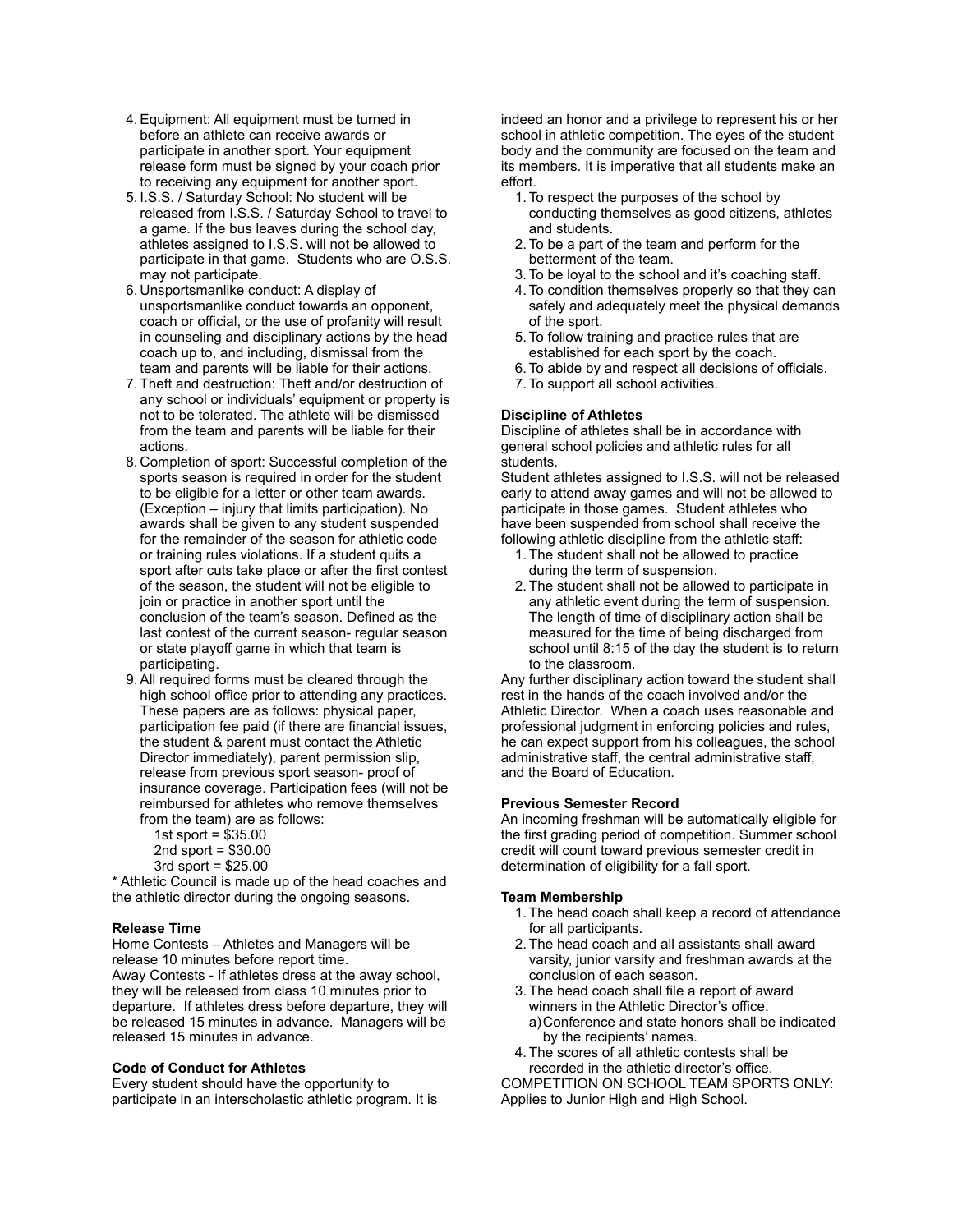A student who is a member of a school team shall not practice or compete with any other group, club, organization, association, etc., in that sport during the interscholastic season of competition. For purpose of this rule and the interscholastic season of competition shall begin with the first regularly scheduled practice and conclude with that particular team's final game. Any student violating the above rule shall forfeit his/her eligibility for a minimum of the balance of the season for that sport up to a maximum of one calendar year. A student competing as an individual and in his/her name shall not be coached by, transported by, financed by, or chaperoned by the school or school personnel. He/she shall not be identified as a representative of the school. He/she shall not use any school equipment when competing. All-star games are the exception.

#### **Qualifications for an Athletic Award**

Athletic awards for San Manuel High School are determined by the actual playing time of the student and by his attitude and behavior not only during the actual game competition but at all times. The coach of each sport shall establish the requisites to be eligible for a letter. Requirements for a letter in any given sport must be written and distributed to each perspective athlete prior to the first contest. A copy of the requirements for a letter in any given sport must also be presented to the building principal and/or the coordinator of student activities. In addition the following requirements shall be in force:

- 1.Eligibility rules as stated in the A.I.A. rules and regulations and those adopted by the San Manuel Board of Education are to be complied with.
- 2.A player will compete for the full season unless injury or crucial family matter arises.
- 3. In exceptional cases, as determined by the coach, an award may be refused or awarded regardless of the candidate's time.

#### **Awards**

Students shall not accept nor have accepted any award (merchandise, memberships, privileges, services, or money) for athletic performances, except meals and/or trophy awards, which cost not more than forty dollars. Students violating this rule shall not be reinstated for at least one full semester after the violation.

A school may, if it desires present one or more emblematic awards to athletes, provided the cost of each does not exceed the maximum amount allowed (\$40.00).

#### **Publicity**

An efficiently administered publicity program is a basic essential for promoting an athletic contest. Because of strong community interest all members of the Athletic department should do everything in their power to build good relationships with the news media.